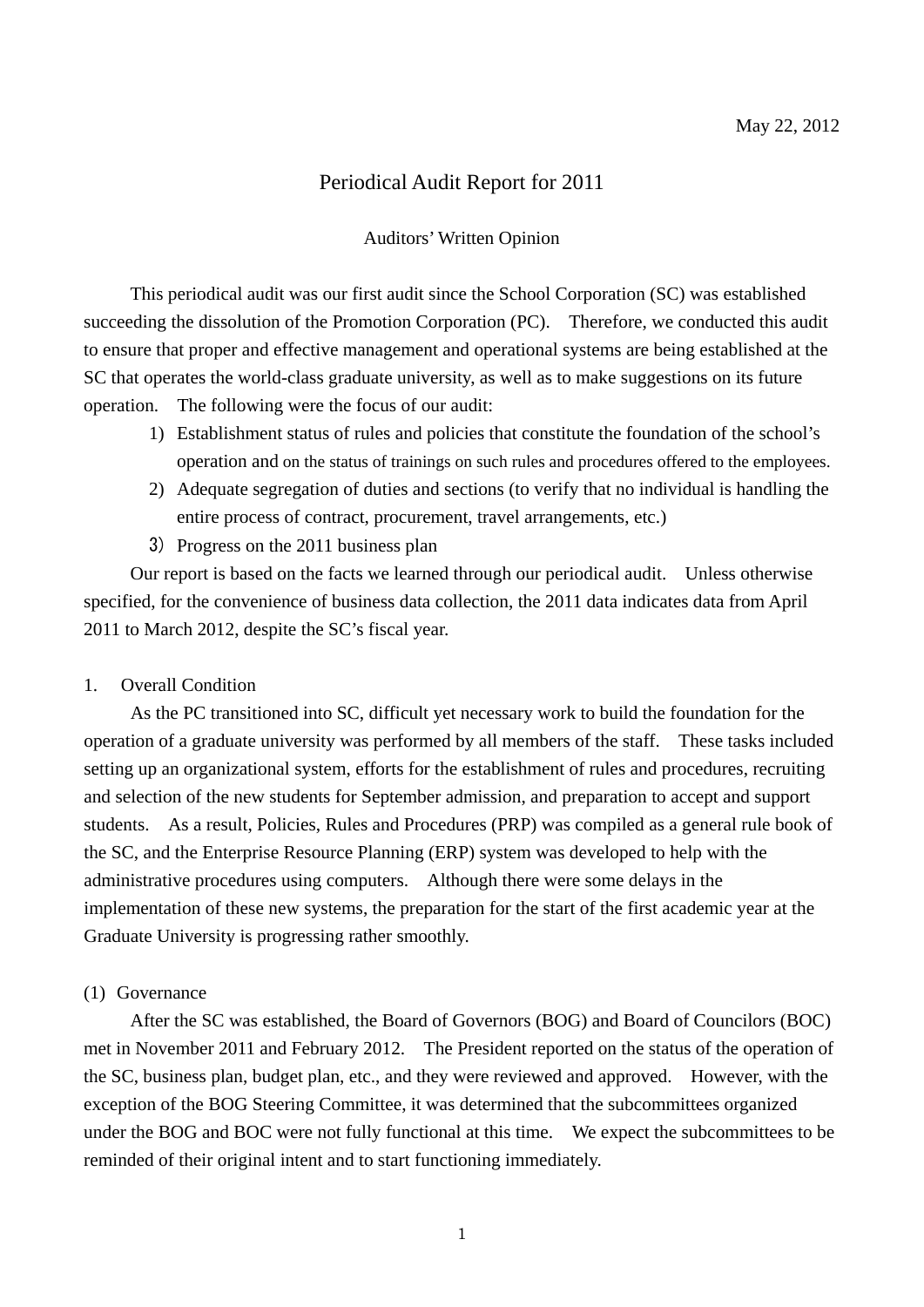As for the business operation of the SC, the President exercised his excellent leadership in promoting the function of the new organization; the Executive Committee for the Vice Presidents and above and Managers' Committee for the managers and above are organized as to share information and promote understanding among different divisions and levels. The President also held all-staff briefings to promote understanding and cooperation for the operation of the SC, etc. We must say that communication between the President and other staff of the SC is going smoothly.

 The Policies, Rules, and Procedures were established as a general rule book for the operation of the SC. The business management and education and research department at the Graduate University must be in compliance with this PRP.

We considered all of the above matters and concluded that the SC's governance is functioning properly and effectively.

### (2) Organization

Some layers of the organization were removed, which streamlined the organization and allowed for a more efficient communication line from top to bottom. Important issues have been discussed and decisions are being made at weekly Executive Meetings. Information sharing is promoted among the administrative managers, faculty, and researchers at a monthly hosted Managers' Committee meetings.

 International standards are applied in regards to positions and/or titles such as Provost, and we believe that the system to operate a graduate university providing world-class education and research in science and technology is being established.

## (3) Business Operation

The biggest change in the business operation was the implementation of the ERP system. The new system can comprehensively process various tasks that were formerly processed through an individual system while simultaneously providing the execution status of the tasks. Due to the implementation of the ERP system, the execution and management of the budget are performed properly and in a timely manner. Since processing of budgets and most procurement are administered consistently using this system, it also contributes to preventing fraud or abuse.

 The ERP plays a vital role in the business operation of the SC, and it was expected to be fully operational when the SC was established. However, due to changes in the organization and policies after the SC was established, the system required some updates and changes in order to maintain its usefulness. Since policies such as PRP are almost completed, we expect the use of the ERP will be applied in all aspects including the educational training for employees, and that efficient business operations will be conducted in full swing.

## (4) Ensuring Compliance

The division of the Vice President for Administrative Compliance (VPAC) was founded when

2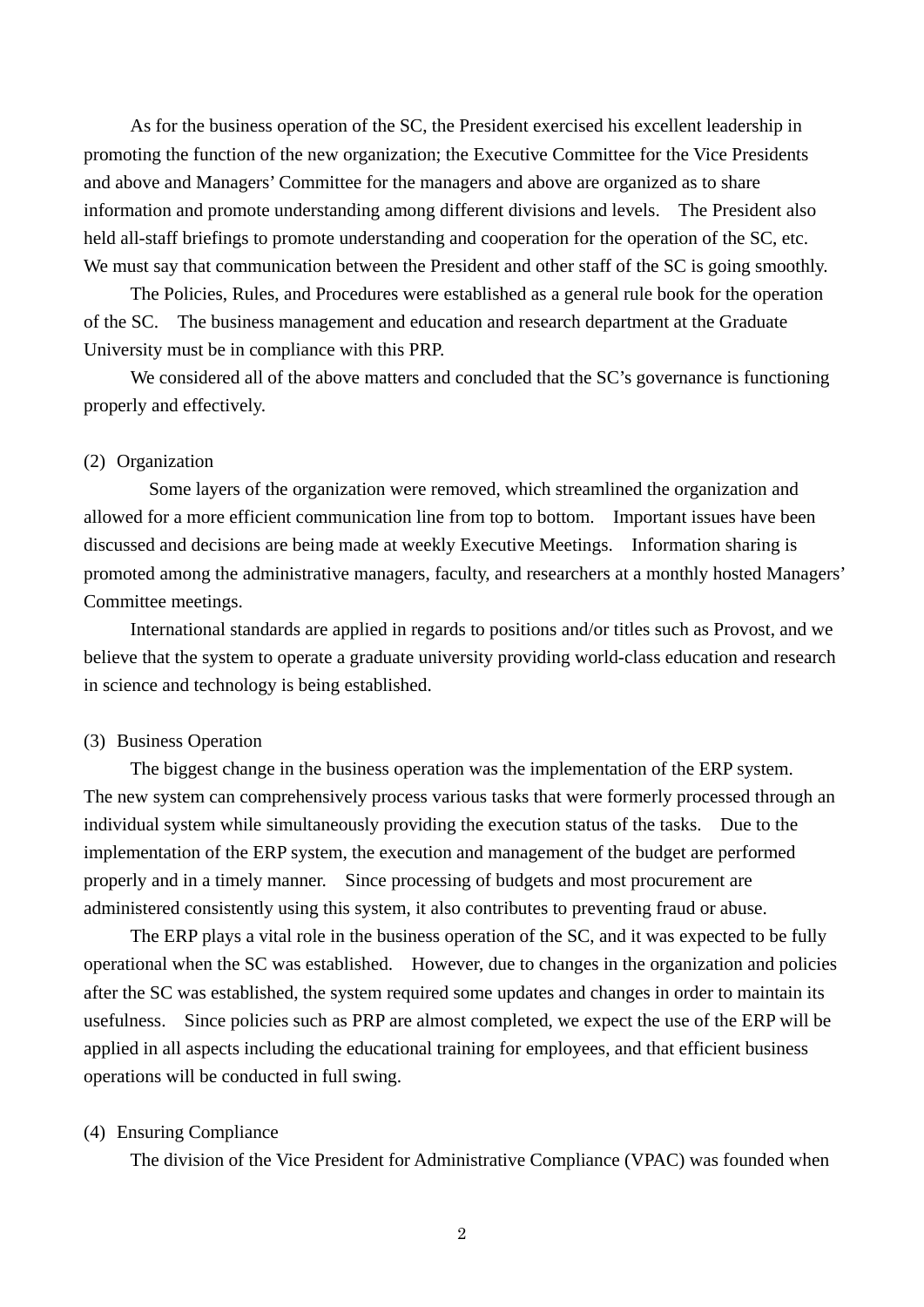the SC was established. The VPAC plays a central role in ensuring proper and efficient business operation at the SC. We believe that the division's function to monitor compliance is working adequately.

 Except for those that are still in the process of receiving final approval (kessai), all of the other parts of the PRP are completed. Although we were concerned about the delay in its establishment, we appreciate the effort and progress made to improve the situation.

 On the other hand, some rules and policies from the PC are still on the OIST website, and we found some ambiguity about who is responsible for managing the website. We suggest that all the concerned divisions clarify each responsibility and rectify the problem promptly.

 We compliment the work of the Internal Audit section in conducting their proper and thorough audit using the ERP system. As a result of the internal audit, no significant matters involving noncompliance was reported. However, some issues that require improvements were pointed out, such as the general bidding system for contracts and use of a meeting fee, and we suggest that all of the concerned divisions should coordinate and discuss the issues. In particular, meeting fees require strict management, and it is important to provide internal training for newly hired faculty and concerned staff.

 Other findings involve lack of personnel. There are no designated management positions in the President's Office, the Offices of the BOG/BOC, or the Library. Therefore, the staffs of these offices frequently consult the VPAC on day to day issues, and the work of the VPAC is potentially overloaded. We believe there is a need for improvement in personnel management.

## (5) Establishment of Research Support System

The Division of Research Support was newly organized to support and promote highly international and cross-disciplinary research, one of our characteristics and purposes, and we believe it was formed in such a way that the positive aspects learned during the PC stage were mostly incorporated and reinforced. There is still a lack of personnel in some areas at this point, but we expect the Division of Research Support to recruit superior staff and promote research activities both in- and outside of the University. We found out that the procurement of equipment necessary for research is proceeding smoothly.

## (6) Selection of Prospective Students and Student Support

Because the establishment approval of our University was last fall, we have missed both domestic and international recruiting seasons, and recruiting of superior students was one of our concerns. However, the President led the University as one in endeavoring to promote the University to prospective students, so we now have more than 30 students admitted. This exceeded our original estimate of 20 students, making it a promising start. As for the selection of the students, a thorough and fair selection process was conducted in accordance with the selection procedures and standards, and many of the accepted students are from internationally known, high-ranking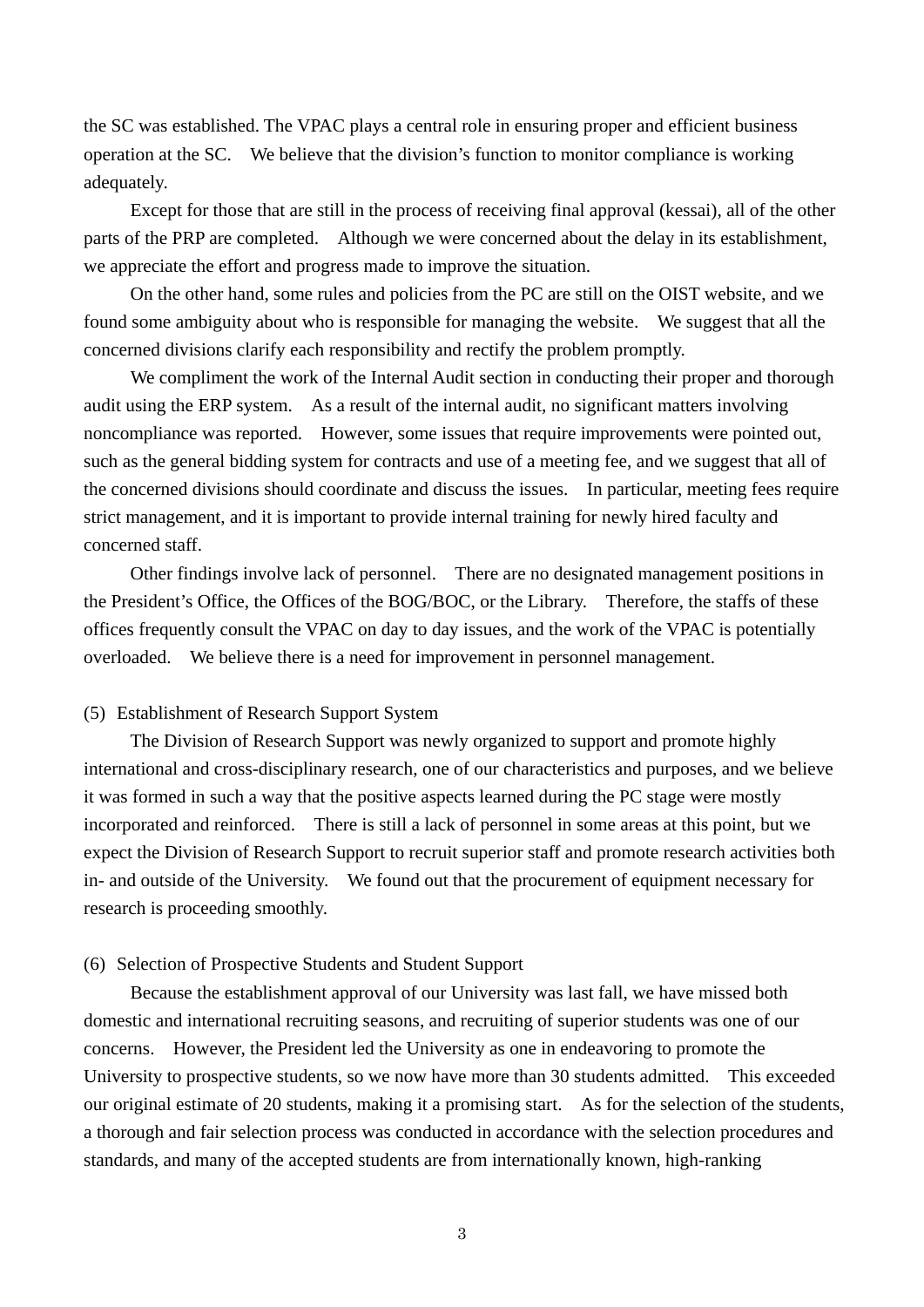universities, making us believe that we have excellent and promising students. We understand that the financial and day-to-day support for the students will be comparable with international standards, so we are very hopeful that some great researchers will be produced from our University.

#### 2. Individual Items

### (1) Evaluation of the Research and Faculty

Most of our faculty members, except for a couple, have fixed term contracts, and the evaluation of their research and education activities is significant not only to the faculty member him/herself, but also in achieving our goal to conduct world-class science and technology research. When renewing a contract, the research content used to be the center of the evaluation, but this year, an evaluation of the faculty member's educational contribution, an evaluation as a research unit, and an evaluation to become tenured were added, so we believe that the support system in the Provost's Office, who is responsible for all these evaluations, must to be enhanced. Since the Office deals with our entire faculty, we would expect them to receive sufficient personnel support.

## (2) Preparation for accepting students

Educational arrangements to welcome students in September, including providing curriculum for each student and the preparation of faculty members who will be teaching the students, need to be made in a timely manner. The administrative system to support the students and provide consultation will also need to be strengthened promptly.

 Continuous and additional efforts are expected in recruiting the best students. Recruiting activities for the 2013 school year should be coordinated with other international and domestic graduate universities' recruiting seasons.

## (3) Internal System for Obtaining Competitive Funds

The amount acquired from competitive funds such as Kaken-hi is increasing every year, and in 2011 it exceeded 300,000,000 yen. Of these, the funds from Kaken-hi grew 2.3 times compared to the previous year. We learned that the support system will be enhanced in an effort to obtain additional Kaken-hi and other such grants; more specifically, recruitment of a section leader who is equipped with extensive experience in the field and sufficient staff is underway.

 There was only one application each year for the past two years for Kaken-hi from non-Japanese researchers. However, we found out that the support for non-Japanese researchers to apply for such funds will be strengthened as well, so we are hopeful for the future.

 Submission of applications for grants such as Kaken-hi is a great opportunity to publicize our School's brand and the level of our research to the people in Japan, regardless of the outcome. Therefore we expect a more aggressive approach from the University as a whole.

(4) Public Relations and Local Networking

4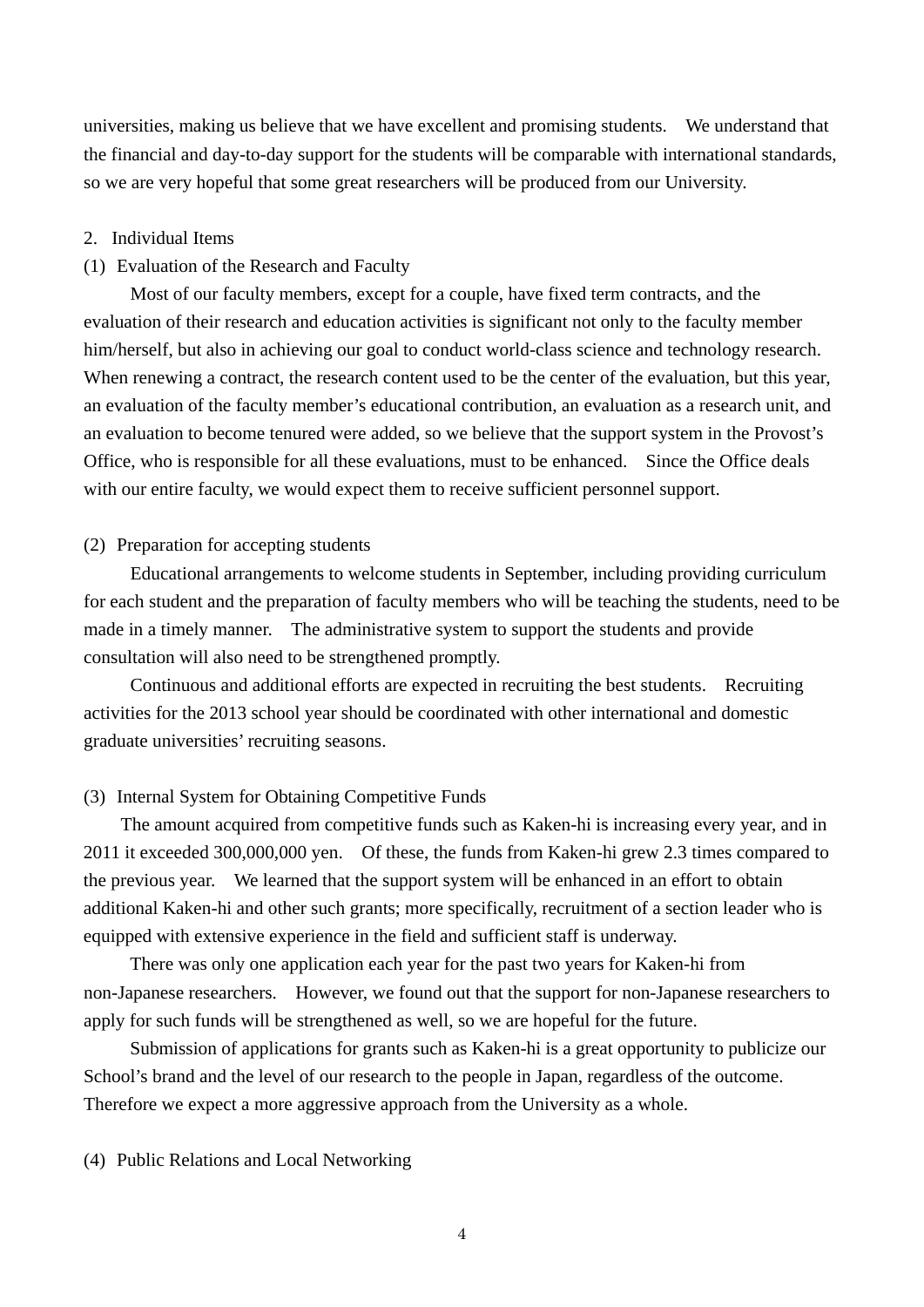The Division of Communication and Public Relations strived to increase the SC's public recognition with an aggressive approach to the outside community, and we compliment them on their effort. We appreciate the various programs they have offered within Okinawa, and their active works have contributed in building relationships locally.

 However, although we understand that there were some articles written in well-known publications, both in and outside of the country, such occasions were limited. In the future, we expect that the University will gain more recognition both domestically and globally through strategic plans. Current and past activities include providing our information to the press clubs of the Okinawa Prefectural Government, Cabinet Office, and Ministry of Education, Culture, Sports, Science and Technology. However, more ways to strengthen and broaden the network with domestic and overseas publications specializing in science and technology must be explored in addition to the current activity.

 The information and activities provided to the local community are considered great contributions. While we compliment the Division on their efforts, we are concerned that the increasing number of visitors to the University may cause a potential problem. Our entity was established to conduct scientific research, and therefore research activities should not be hindered. Some deliberation and improvement plans are expected to make the visitor program and research activities compatible.

### (5) Facility Management

Out of our 2012 budget, 50 million yen is set aside for the renovation of a facility for the Child Development Center (CDC). However, no specifics on the facility or operation are given at this point, and we are concerned about whether they can start providing expected services in September as originally planned. Direction on the facility must be decided urgently, and more specifics on the operation must be deliberated. The Division of Buildings and Facilities Management alone handled the establishment of the CDC, but its operational side involves more varied aspects such as the welfare of employees and financial issues, which require specific expertise. It is critical that the responsible divisions/sections be identified to handle these matters and start proceeding with a plan as soon as possible.

 Most research functions located at the Initial Research Project Laboratory in Uruma city and Seaside House will be consolidated to the main campus upon completion of Lab 2. Consequently, we expect that utility charges will be reduced and convenience for the researchers will be enhanced.

 We appreciate the Division's initiative in preparing a disaster plan that includes the new facilities. We expect collaboration with Onna-son will be enhanced and evacuation drills including the faculty and students will be conducted.

 As for the Village Zone, a loan agreement has not been made between the concerned banks and the Special Purpose Corporation, the primary contractor, for the housing project that is already under construction. The construction is expected to be completed and the housing utilized very soon.